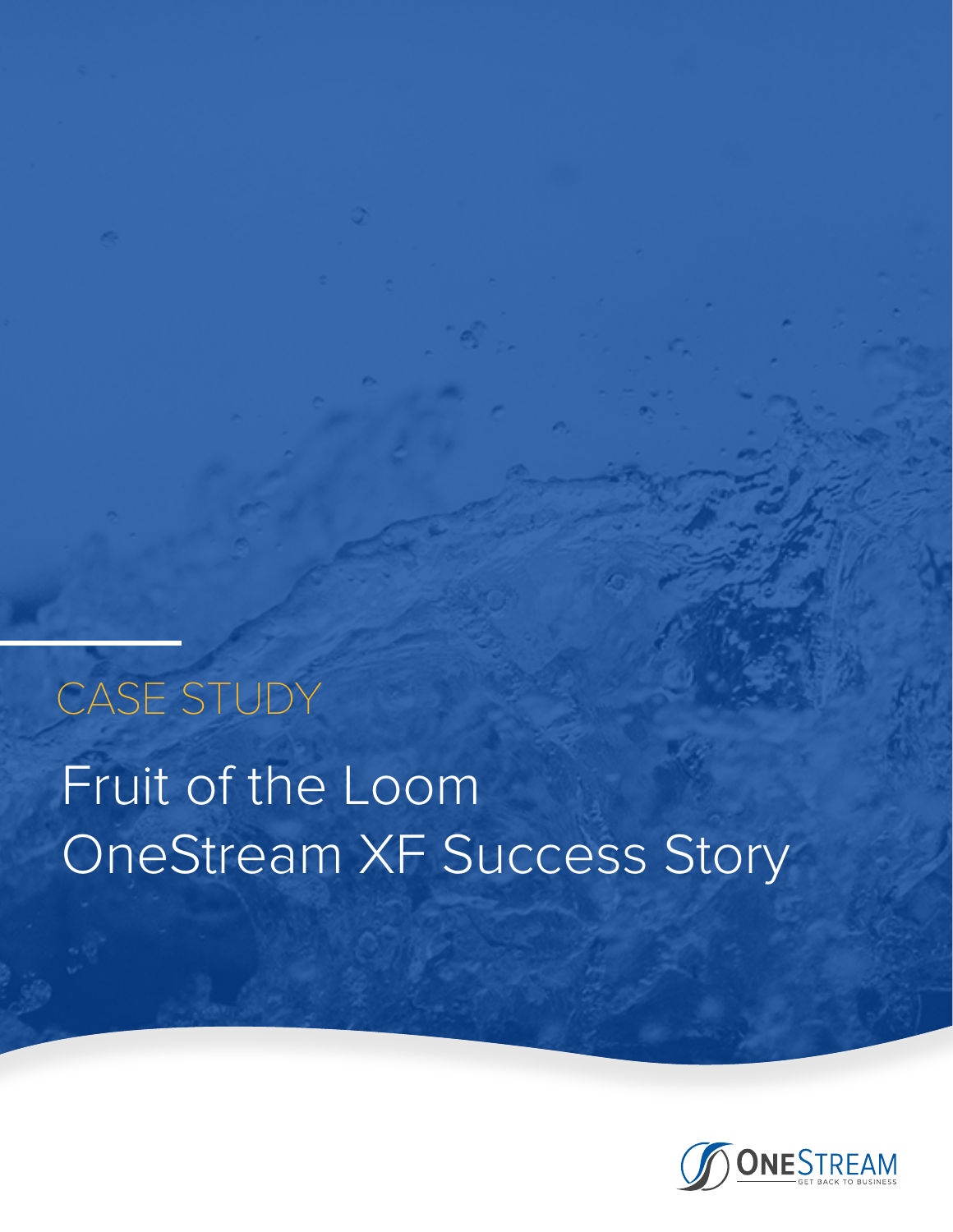



Company: Fruit of the Loom

Industry: Clothing Manufacturer

## About Fruit of the Loom

Fruit of the Loom, Inc., a Berkshire Hathaway company, is a global pioneer in the design, manufacture and marketing of family apparel, intimates, and athletic apparel and equipment. With a heritage of more than 150 years, its diverse portfolio of more than 20 iconic brands includes Fruit of the Loom°, Russell Athletic°, Spalding°, JERZEES° and Vanity Fair°. Headquartered in Bowling Green, Kentucky, Fruit of the Loom, Inc. employs nearly 30,000 people in 26 countries. It provides 258,000 additional jobs through sourcing and licensing manufacturing locations in 37 countries.

"OneStream XF in the cloud has provided us the flexibility to address new user requirements more quickly than we could with HFM. Data mapping is much easier and audit capabilities are stronger. And the responsiveness of OneStream support has been amazing, addressing issues quickly and proactively helping us tune performance."

> *—John Alsobrook, Manager, Financial Systems*  **FRUIT OF THE LOOM**

# The Challenge

Having grown in size and complexity through organic growth and acquisitions, Fruit of the Loom was using Oracle Hyperion Financial Management (HFM) for financial consolidation and reporting. However, after 3 years of usage the Finance team was having compatibility and support issues with HFM and was facing a costly upgrade. Lack of satisfaction with the product, including downtime during critical processes, and support issues caused Fruit of the Loom to evaluate their alternatives, and they selected OneStream XF.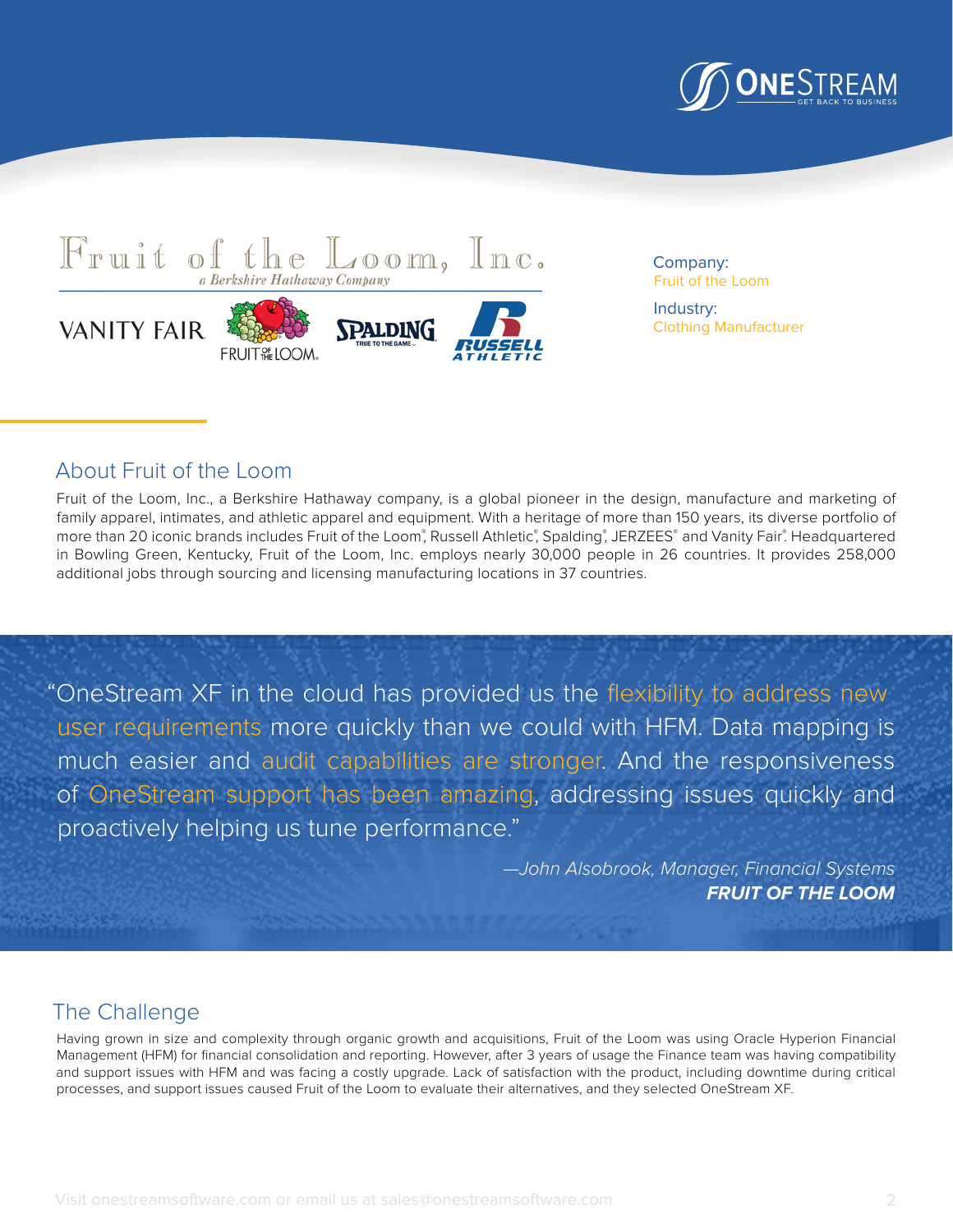

#### **Business Challenges**

- $\bigcirc$  Compatibility and support issues with HFM.
- $\heartsuit$  System instability and downtime during critical processes
- $\heartsuit$  Wanted to avoid a costly upgrade
- $\sigma$  Needed to replace Excel and email for budgeting and planning.

#### **Key OneStream XF Benefits**

- $6$  6 months to go-live
- $\mathcal G$  Streamlined financial consolidation and reporting
- $\mathcal G$  Improved visibility into financial and operating results by line of business
- $G$  High availability through the OneStream XF Cloud
- $\heartsuit$  Ability to extend the platform to address account reconciliations, budgeting, planning and other needs

### The OneStream XF Solution

Fruit of the Loom selected OneStream XF in October 2016 and began their implementation in March of 2017. OneStream was selected mainly based on the functionality of the software, and the ability to extend the solution into other areas such as budgeting and planning as well as account reconciliations through the XF MarketPlace. Fruit of the Loom also had confidence in the leadership of OneStream and their understanding of the market and customer requirements.

Choosing to deploy via the OneStream XF Cloud, and with a 2-person implementation team, Fruit of the Loom initially focused on deploying OneStream for financial consolidation and reporting, going live in October of 2017.

# Consolidation and Reporting via the XF Cloud

The initial financial consolidation and reporting application included 1200 accounts, 137 legal entities, 353 locations, 243 departments, and 195 brand codes. In total, this amounts to over 2.9 billion data points, which is 100 times the data points the company was collecting and analyzing in HFM. The application translates data from 8 local currencies and provides a high level of automation for intercompany eliminations.

OneStream XF was configured to load data directly from Microsoft Dynamics AX and Oracle GL systems, with flat file loads and templatebased data entry being utilized to collect data from other systems and locations. There are 60 users currently leveraging the system, including 30 from FP&A who are loading budgets into OneStream XF.

### Benefits Achieved

Fruit of the Loom has already seen many benefits from the OneStream implementation. Guided Workflows were a change for users coming from HFM but have helped improve their processes and ensure the integrity of the financial results. Cash flow reporting is much easier and automated using OneStream XF. And the organization has better visibility into operating results by location, geography, brand and products through the Extensible Dimensionality® of OneStream.

Deploying via the XF Cloud, with managed services from OneStream, has brought additional benefits. Fruit of the Loom is seeing more stability of the system and higher availability vs. their on-premises HFM application. Their administrators are no longer spending time applying patches and restarting services. And IT no longer must be concerned with applicationspecific tasks.